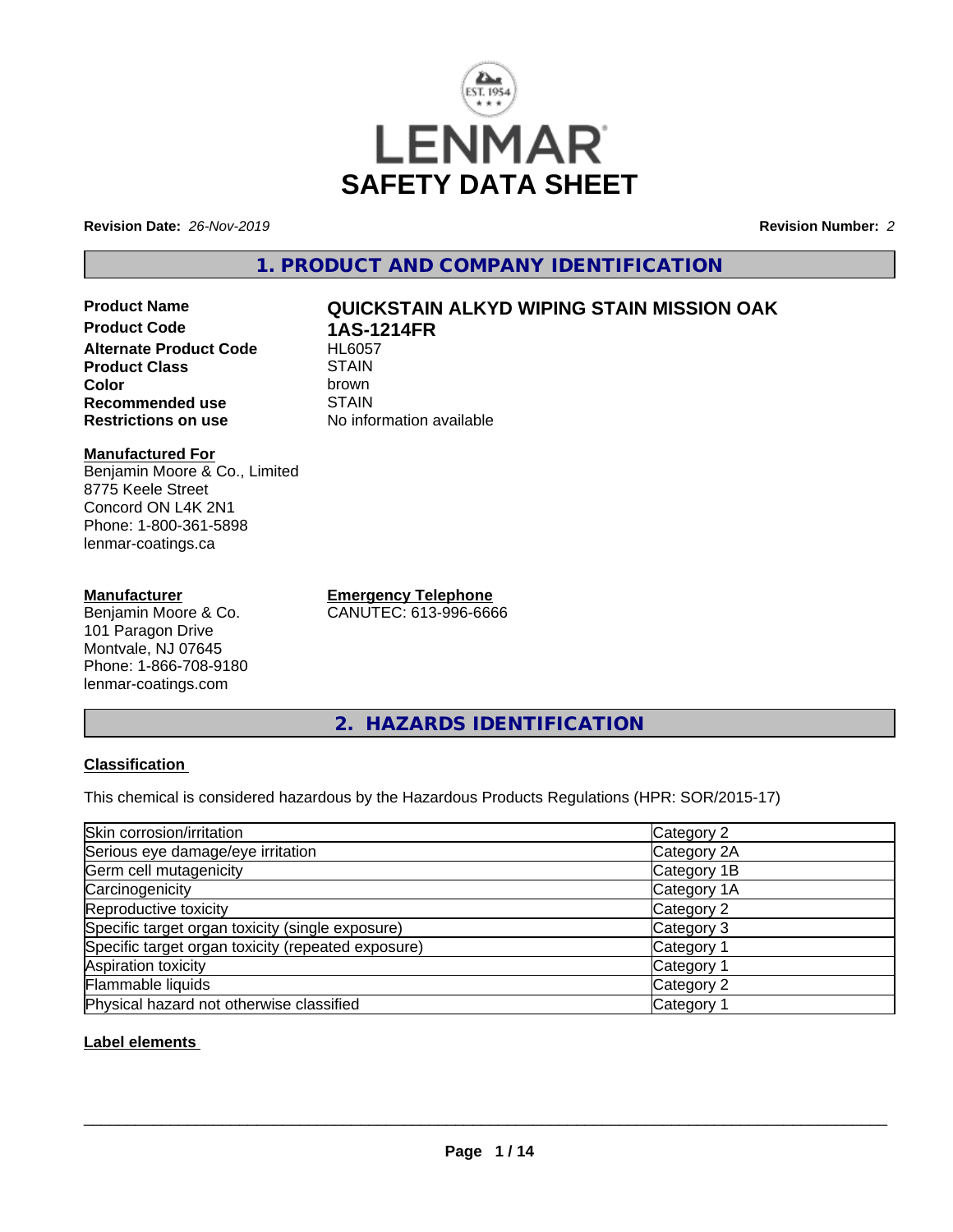#### **Danger**

#### **Hazard statements**

Causes skin irritation Causes serious eye irritation May cause genetic defects May cause cancer Suspected of damaging fertility or the unborn child May cause drowsiness or dizziness Causes damage to organs through prolonged or repeated exposure May be fatal if swallowed and enters airways Highly flammable liquid and vapor Risk of spontaneous combustion



**Appearance** liquid **Odor** solvent

**Precautionary Statements - Prevention**

Obtain special instructions before use Do not handle until all safety precautions have been read and understood Use personal protective equipment as required Wash face, hands and any exposed skin thoroughly after handling Wear eye/face protection Do not breathe dust/fume/gas/mist/vapors/spray Do not eat, drink or smoke when using this product Use only outdoors or in a well-ventilated area Keep away from heat, hot surfaces, sparks, open flames and other ignition sources. No smoking Keep container tightly closed Ground/bond container and receiving equipment Use explosion-proof electrical/ventilating/lighting/equipment Use only non-sparking tools Take precautionary measures against static discharge Keep cool Immediately after use, place rags, steel wool or waste used with this product in a sealed water-filled metal container or lay flat to dry. **Precautionary Statements - Response**

IF exposed or concerned: Get medical advice/attention

**Eyes**

IF IN EYES: Rinse cautiously with water for several minutes. Remove contact lenses, if present and easy to do. Continue rinsing

If eye irritation persists: Get medical advice/attention

**Skin**

If skin irritation occurs: Get medical advice/attention

IF ON SKIN (or hair): Remove/Take off immediately all contaminated clothing. Rinse skin with water/shower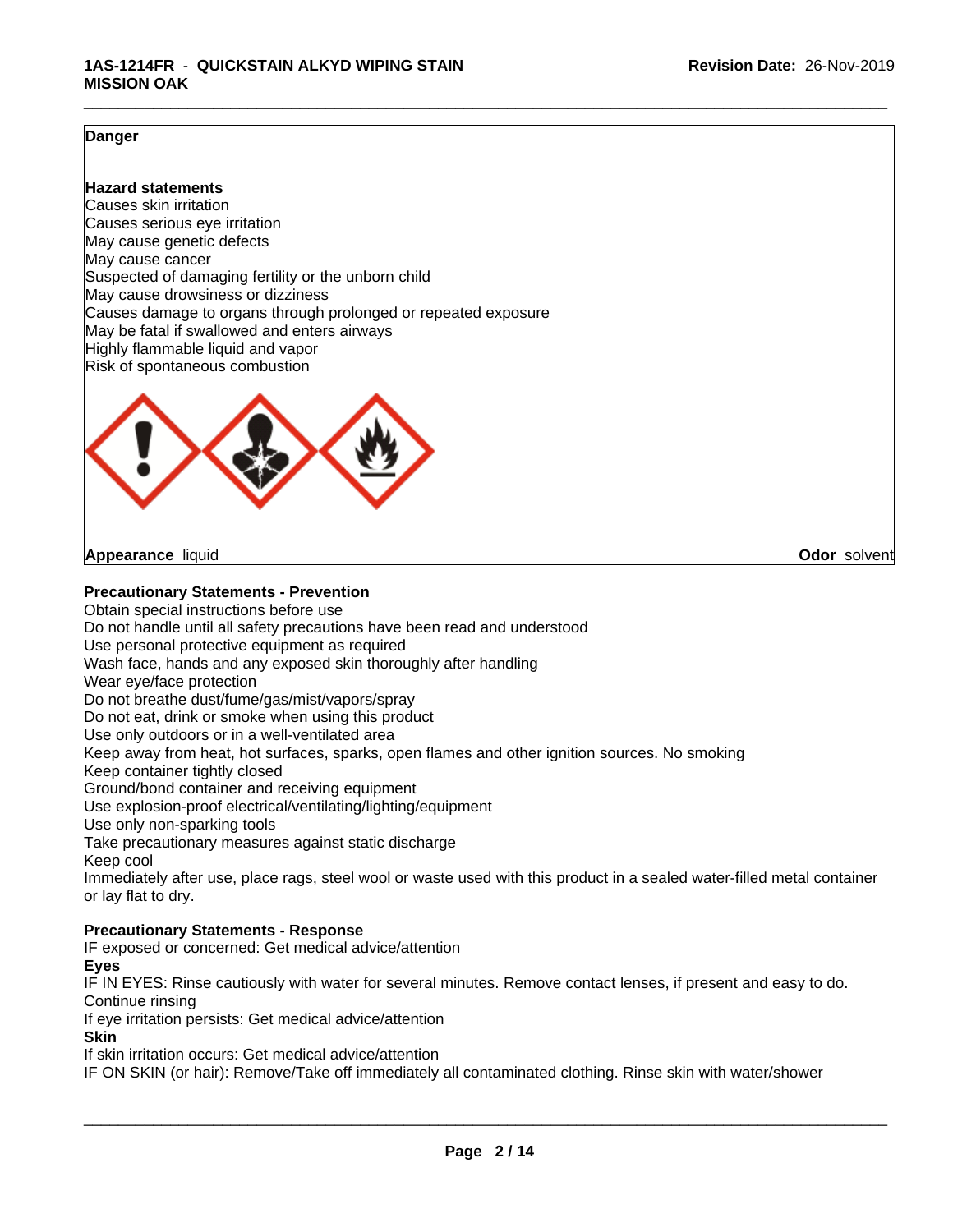Wash contaminated clothing before reuse

## **Inhalation**

IF INHALED: Remove victim to fresh air and keep at rest in a position comfortable for breathing **Ingestion** IF SWALLOWED: Immediately call a POISON CENTER or doctor/physician Do NOT induce vomiting

#### **Fire**

In case of fire: Use CO2, dry chemical, or foam for extinction

#### **Precautionary Statements - Storage**

Store locked up Store in a well-ventilated place. Keep container tightly closed

#### **Precautionary Statements - Disposal**

Dispose of contents/container to an approved waste disposal plant Materials such as rags used with this product may begin to burn by themselves. After use, put rags in water or lay flat to dry, then discard.

\_\_\_\_\_\_\_\_\_\_\_\_\_\_\_\_\_\_\_\_\_\_\_\_\_\_\_\_\_\_\_\_\_\_\_\_\_\_\_\_\_\_\_\_\_\_\_\_\_\_\_\_\_\_\_\_\_\_\_\_\_\_\_\_\_\_\_\_\_\_\_\_\_\_\_\_\_\_\_\_\_\_\_\_\_\_\_\_\_\_\_\_\_

#### **Other information**

No information available

| <b>Chemical name</b>                           | <b>CAS No.</b> | Weight-%      | <b>Hazardous Material</b> | Date HMIRA filed and                          |
|------------------------------------------------|----------------|---------------|---------------------------|-----------------------------------------------|
|                                                |                |               |                           | Information Review Act date exemption granted |
|                                                |                |               | registry number           | (if applicable)                               |
|                                                |                |               | (HMIRA registry #)        |                                               |
| Hydrotreated light naphtha                     | 64742-49-0     | $7 - 13%$     |                           | $\overline{\phantom{a}}$                      |
| Solvent naphtha (petroleum),<br>heavy aromatic | 64742-94-5     | $5 - 10%$     |                           |                                               |
| Distillates, petroleum,<br>hydrotreated light  | 64742-47-8     | $5 - 10%$     |                           |                                               |
| Acetone                                        | 67-64-1        | $3 - 7%$      |                           | ۰                                             |
| Solvent naphtha, petroleum,<br>light aromatic  | 64742-95-6     | $3 - 7%$      |                           |                                               |
| n-Butyl acetate                                | 123-86-4       | $3 - 7%$      |                           | $\blacksquare$                                |
| 2-Butoxyethanol                                | 111-76-2       | $1 - 5%$      |                           |                                               |
| VM&P naphtha                                   | 64742-89-8     | $1 - 5%$      |                           | $\blacksquare$                                |
| 1,2,4-Trimethylbenzene                         | 95-63-6        | $1 - 5%$      |                           | $\blacksquare$                                |
| Stoddard solvent                               | 8052-41-3      | $1 - 5%$      |                           | $\blacksquare$                                |
| Xylene                                         | 1330-20-7      | $1 - 5%$      |                           | $\blacksquare$                                |
| Naphthalene                                    | $91 - 20 - 3$  | $0.5 - 1%$    |                           | $\blacksquare$                                |
| Ethanol                                        | 64-17-5        | $0.5 - 1%$    |                           | $\blacksquare$                                |
| Ethyl benzene                                  | $100 - 41 - 4$ | $0.25 - 0.5%$ | $\blacksquare$            | $\blacksquare$                                |
| Octane                                         | 111-65-9       | $0.1 - 0.25%$ |                           |                                               |
| Heptane                                        | 142-82-5       | $0.1 - 0.25%$ |                           | $\sim$                                        |
| Cumene                                         | 98-82-8        | $0.1 - 0.25%$ |                           | $\blacksquare$                                |
| Carbon black                                   | 1333-86-4      | $0.1 - 0.25%$ |                           | ٠                                             |

# **3. COMPOSITION INFORMATION ON COMPONENTS**

**Confidential Business Information note**

\*The exact percentage (concentration) of composition has been withheld as a trade secret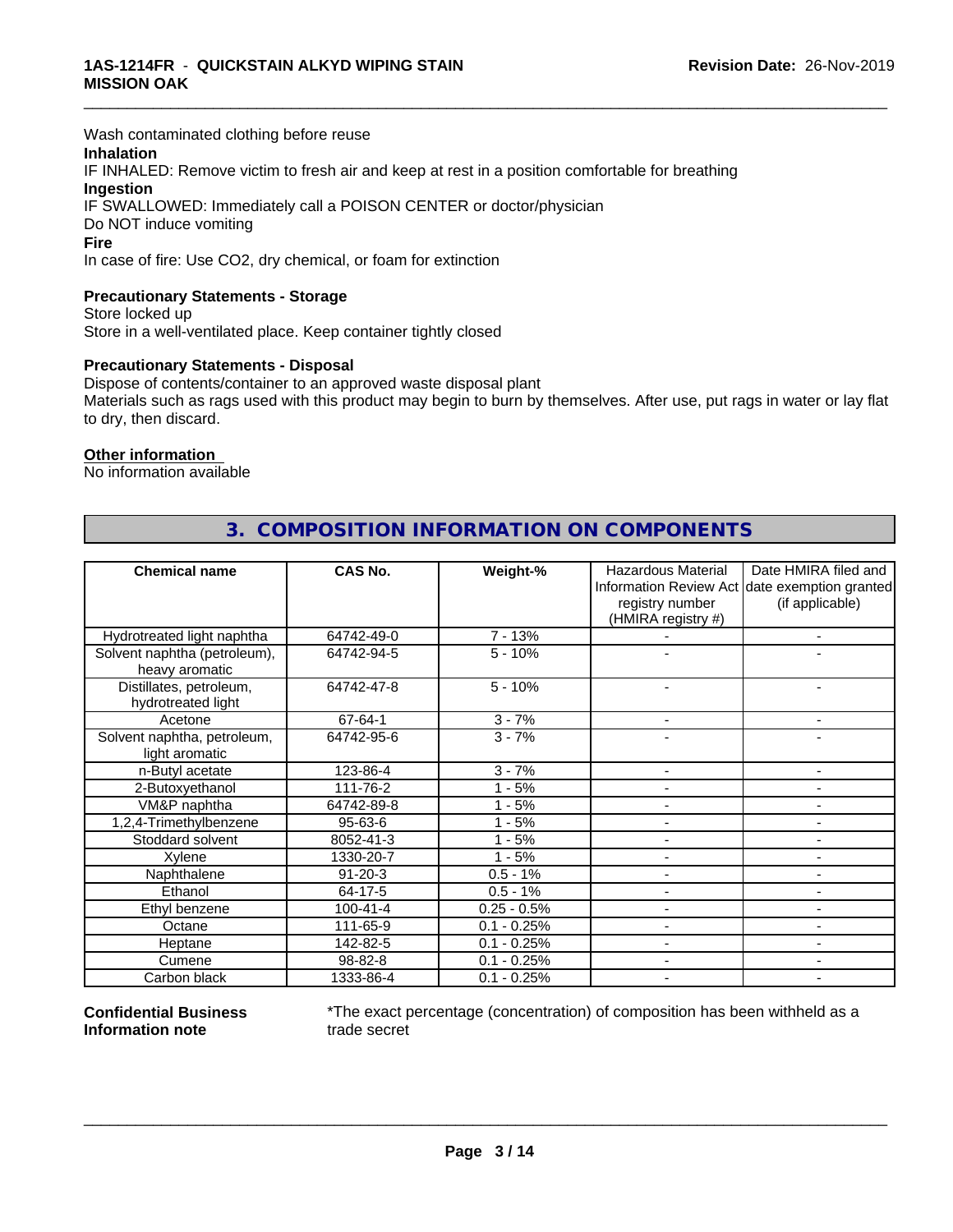|                                        | 4. FIRST AID MEASURES                                                                                                                                                                                                      |
|----------------------------------------|----------------------------------------------------------------------------------------------------------------------------------------------------------------------------------------------------------------------------|
| <b>General Advice</b>                  | If symptoms persist, call a physician. Show this safety data<br>sheet to the doctor in attendance.                                                                                                                         |
| <b>Eye Contact</b>                     | Immediately flush with plenty of water. After initial flushing,<br>remove any contact lenses and continue flushing for at<br>least 15 minutes. Keep eye wide open while rinsing. If<br>symptoms persist, call a physician. |
| <b>Skin Contact</b>                    | Wash off immediately with soap and plenty of water<br>removing all contaminated clothes and shoes. If skin<br>irritation persists, call a physician.                                                                       |
| <b>Inhalation</b>                      | Move to fresh air. If symptoms persist, call a physician.<br>If not breathing, give artificial respiration. Call a physician<br>immediately.                                                                               |
| Ingestion                              | Clean mouth with water and afterwards drink plenty of<br>water. Do not induce vomiting without medical advice.<br>Never give anything by mouth to an unconscious person.<br>Consult a physician.                           |
| <b>Protection Of First-Aiders</b>      | Use personal protective equipment.                                                                                                                                                                                         |
| <b>Most Important Symptoms/Effects</b> | No information available.                                                                                                                                                                                                  |
| <b>Notes To Physician</b>              | Treat symptomatically.                                                                                                                                                                                                     |
|                                        |                                                                                                                                                                                                                            |

**5. FIRE-FIGHTING MEASURES**

| <b>Flammable Properties</b>                           | Vapors may travel considerable distance to a source of<br>ignition and flash back. Vapors may cause flash fire.                                                                                                                                                                                |
|-------------------------------------------------------|------------------------------------------------------------------------------------------------------------------------------------------------------------------------------------------------------------------------------------------------------------------------------------------------|
| <b>Suitable Extinguishing Media</b>                   | Foam, dry powder or water. Use extinguishing measures<br>that are appropriate to local circumstances and the<br>surrounding environment.                                                                                                                                                       |
| Protective equipment and precautions for firefighters | As in any fire, wear self-contained breathing apparatus<br>pressure-demand, MSHA/NIOSH (approved or equivalent)<br>and full protective gear.                                                                                                                                                   |
| <b>Hazardous combustion products</b>                  | Burning may result in carbon dioxide, carbon monoxide<br>and other combustion products of varying composition<br>which may be toxic and/or irritating.                                                                                                                                         |
| <b>Specific Hazards Arising From The Chemical</b>     | Flammable. Flash back possible over considerable<br>distance. Keep product and empty container away from<br>heat and sources of ignition. Closed containers may<br>rupture if exposed to fire or extreme heat. Thermal<br>decomposition can lead to release of irritating gases and<br>vapors. |
| Sensitivity to mechanical impact                      | No                                                                                                                                                                                                                                                                                             |
|                                                       |                                                                                                                                                                                                                                                                                                |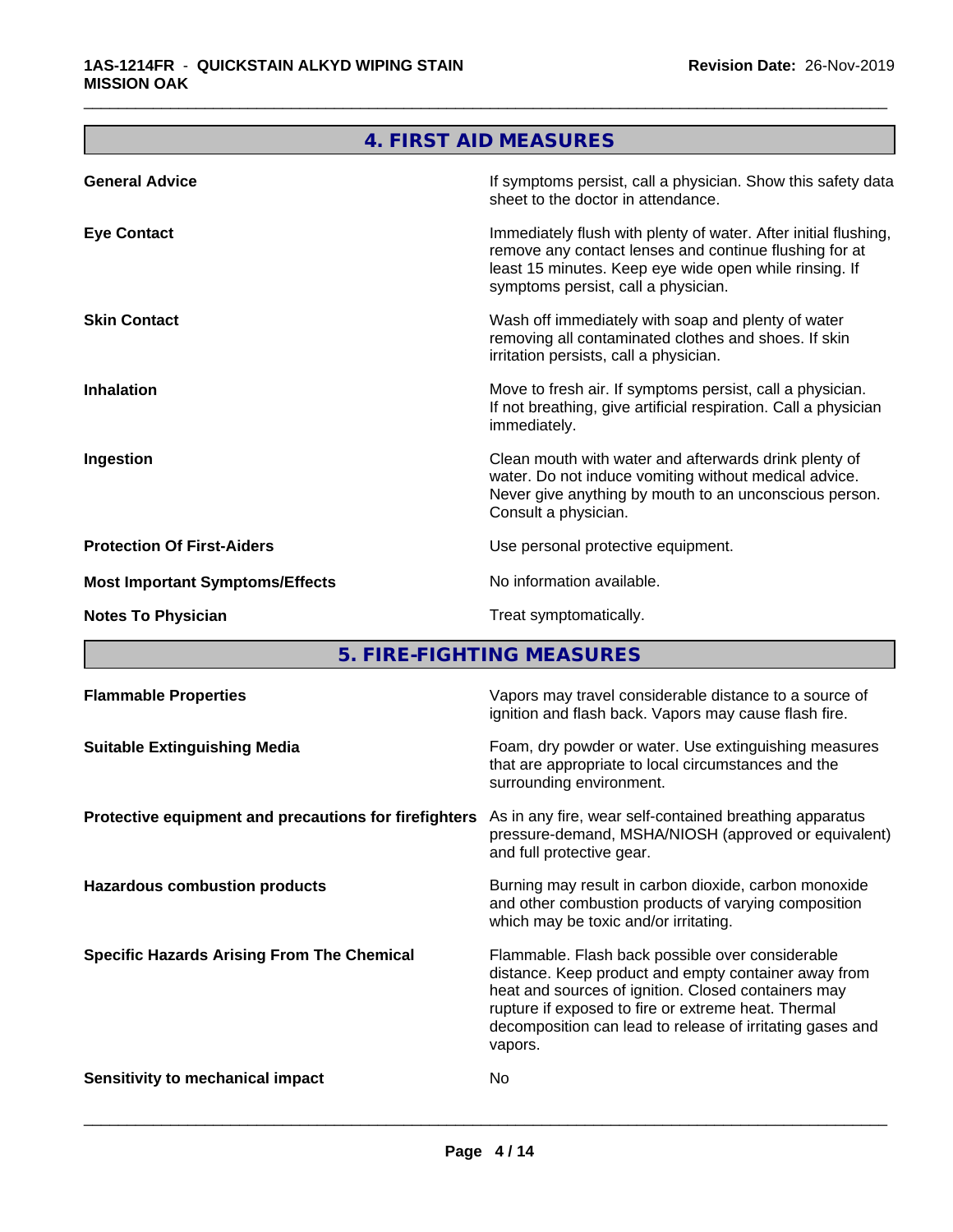| Sensitivity to static discharge                                                  |                        | Yes                            |                                |
|----------------------------------------------------------------------------------|------------------------|--------------------------------|--------------------------------|
| <b>Flash Point Data</b><br>Flash point (°F)<br>Flash Point (°C)<br><b>Method</b> |                        | 28<br>$-2$<br><b>PMCC</b>      |                                |
| <b>Flammability Limits In Air</b>                                                |                        |                                |                                |
| Lower flammability limit:<br><b>Upper flammability limit:</b>                    |                        | Not available<br>Not available |                                |
| <b>NFPA</b><br>Health: 2                                                         | <b>Flammability: 3</b> | <b>Instability: 0</b>          | <b>Special: Not Applicable</b> |
| <b>NIEDA LANAHA</b>                                                              |                        |                                |                                |

#### **NFPA Legend**

- 0 Not Hazardous
- 1 Slightly
- 2 Moderate
- 3 High
- 4 Severe

*The ratings assigned are only suggested ratings, the contractor/employer has ultimate responsibilities for NFPA ratings where this system is used.*

*Additional information regarding the NFPA rating system is available from the National Fire Protection Agency (NFPA) at www.nfpa.org.*

**6. ACCIDENTAL RELEASE MEASURES**

| prevent flashback. Ground and bond all containers and<br>handling equipment. Take precautionary measures against                                                                     |
|--------------------------------------------------------------------------------------------------------------------------------------------------------------------------------------|
| Prevent further leakage or spillage if safe to do so. Do not<br>Prevent product from entering drains. Do not flush into<br>surface water or sanitary sewer system. Local authorities |
|                                                                                                                                                                                      |
| non-sparking or explosion proof means to transfer material                                                                                                                           |
|                                                                                                                                                                                      |

**7. HANDLING AND STORAGE**

**Handling Handling Handling Avoid contact with skin, eyes and clothing. Wear personal <b>Handling** protective equipment. Do not breathe vapors or spray mist. Use only in ventilated areas. Prevent vapor build-up by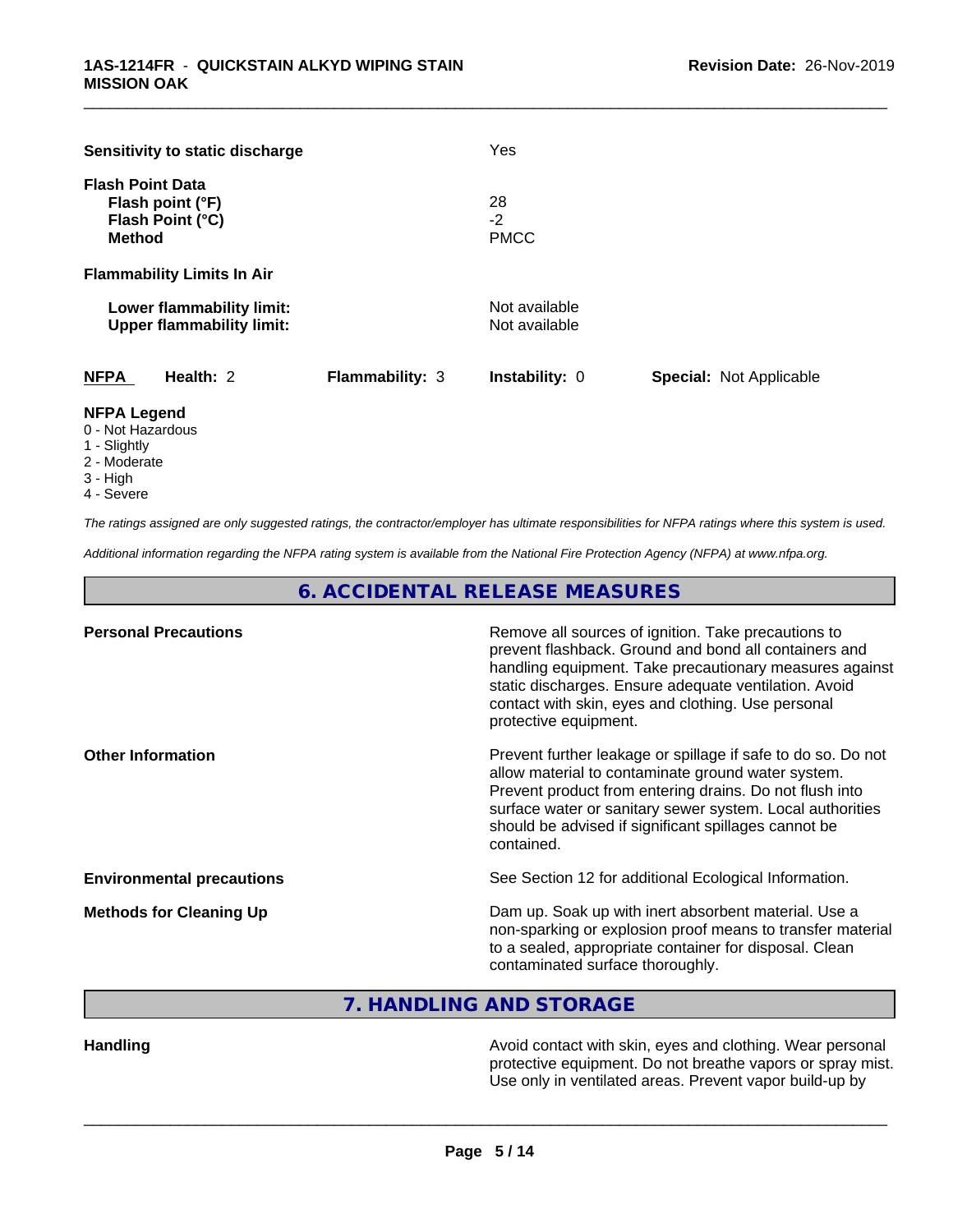providing adequate ventilation during and after use.

\_\_\_\_\_\_\_\_\_\_\_\_\_\_\_\_\_\_\_\_\_\_\_\_\_\_\_\_\_\_\_\_\_\_\_\_\_\_\_\_\_\_\_\_\_\_\_\_\_\_\_\_\_\_\_\_\_\_\_\_\_\_\_\_\_\_\_\_\_\_\_\_\_\_\_\_\_\_\_\_\_\_\_\_\_\_\_\_\_\_\_\_\_

Take precautionary measures against static discharges. To avoid ignition of vapors by static electricity discharge, all metal parts of the equipment must be grounded. Keep away from heat, sparks and flame. Do not smoke. Extinguish all flames and pilot lights, and turn off stoves, heaters, electric motors and other sources of ignition during use and until all vapors are gone. Ignition and/or flash back may occur.

**Storage Keep containers tightly closed in a dry, cool and get a dry and storage Keep containers tightly closed in a dry, cool and** well-ventilated place. Keep away from heat. Keep away from open flames, hot surfaces and sources of ignition. Keep in properly labeled containers. Keep out of the reach of children.

> **DANGER** - Rags, steel wool or waste soaked with this product may spontaneously catch fire if improperly discarded. Immediately after use, place rags, steel wool or waste in a sealed water-filled metal container.

**Incompatible Materials Incompatible with strong acids and bases and strong** oxidizing agents.

# **8. EXPOSURE CONTROLS/PERSONAL PROTECTION**

#### **Exposure Limits**

| <b>Chemical name</b>    | <b>ACGIH TLV</b> | <b>Alberta</b>                 | <b>British Columbia</b>       | <b>Ontario</b>              | Quebec                         |
|-------------------------|------------------|--------------------------------|-------------------------------|-----------------------------|--------------------------------|
| Distillates, petroleum, | N/E              | N/E                            | $200$ mg/m <sup>3</sup> - TWA | N/E                         | N/E                            |
| hydrotreated light      |                  |                                | Skin absorption can           |                             |                                |
|                         |                  |                                | contribute to overall         |                             |                                |
| Acetone                 | 250 ppm - TWA    | 500 ppm - TWA                  | exposure.<br>250 ppm - TWA    | 500 ppm - TWA               | 500 ppm - TWAEV                |
|                         | 500 ppm - STEL   | 1200 mg/m $3$ - TWA            | 500 ppm - STEL                | 750 ppm - STEL              | 1190 mg/m <sup>3</sup> - TWAEV |
|                         |                  | 750 ppm - STEL                 |                               |                             | 1000 ppm - STEV                |
|                         |                  | 1800 mg/m <sup>3</sup> - STEL  |                               |                             | 2380 mg/m <sup>3</sup> - STEV  |
| n-Butyl acetate         | 150 ppm - TWA    | 150 ppm - TWA                  | 20 ppm - TWA                  | 150 ppm - $TWA$             | 150 ppm - TWAEV                |
|                         | 200 ppm - STEL   | $713$ mg/m <sup>3</sup> - TWA  |                               | 200 ppm - STEL              | 713 mg/m $3$ - TWAEV           |
|                         |                  | 200 ppm - STEL                 |                               |                             | 200 ppm - STEV                 |
|                         |                  | $950$ mg/m <sup>3</sup> - STEL |                               |                             | 950 mg/m $3 -$ STEV            |
| 2-Butoxyethanol         | 20 ppm - TWA     | 20 ppm - TWA                   | 20 ppm - TWA                  | 20 ppm - TWA                | 20 ppm - TWAEV                 |
|                         |                  | 97 mg/m $3$ - TWA              |                               |                             | 97 mg/m <sup>3</sup> - TWAEV   |
| Stoddard solvent        | 100 ppm - TWA    | 100 ppm - TWA                  | 290 mg/m <sup>3</sup> - TWA   | 525 mg/m <sup>3</sup> - TWA | 100 ppm - TWAEV                |
|                         |                  | 572 mg/m <sup>3</sup> - TWA    | 580 mg/m <sup>3</sup> - STEL  |                             | 525 mg/m <sup>3</sup> - TWAEV  |
| Xylene                  | 100 ppm - TWA    | 100 ppm - TWA                  | 100 ppm - TWA                 | 100 ppm - TWA               | 100 ppm - TWAEV                |
|                         | 150 ppm - STEL   | 434 mg/m $3$ - TWA             | 150 ppm - STEL                | 150 ppm - STEL              | 434 mg/m <sup>3</sup> - TWAEV  |
|                         |                  | 150 ppm - STEL                 |                               |                             | 150 ppm - STEV                 |
|                         |                  | 651 mg/m $3 -$ STEL            |                               |                             | 651 mg/m <sup>3</sup> - STEV   |
| Naphthalene             | 10 ppm - TWA     | 10 ppm - TWA                   | 10 ppm - TWA                  | 10 ppm - TWA                | 10 ppm - TWAEV                 |
|                         | <b>Skin</b>      | 52 mg/m $3$ - TWA              | 15 ppm - STEL                 | 15 ppm - STEL               | 52 mg/m <sup>3</sup> - TWAEV   |
|                         |                  | 15 ppm - STEL                  | Skin absorption can           | Danger of cutaneous         | 15 ppm - STEV                  |
|                         |                  | 79 mg/m <sup>3</sup> - STEL    | contribute to overall         | absorption                  | 79 mg/m $3 -$ STEV             |
|                         |                  | Substance may be               | exposure.                     |                             |                                |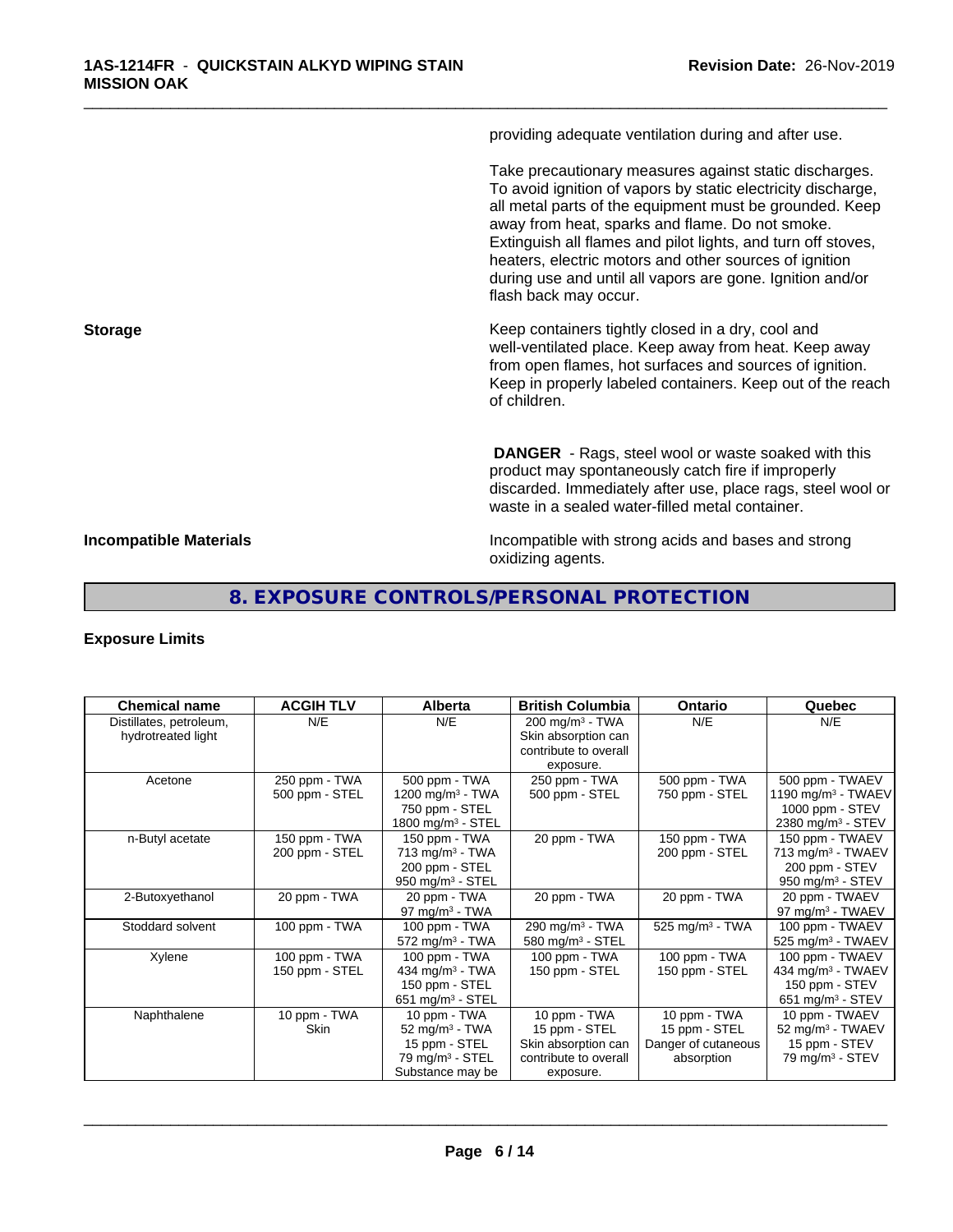#### **1AS-1214FR** - **QUICKSTAIN ALKYD WIPING STAIN MISSION OAK**

|               |                                 | readily absorbed<br>through intact skin                                                          |                                 |                                 |                                                                                               |
|---------------|---------------------------------|--------------------------------------------------------------------------------------------------|---------------------------------|---------------------------------|-----------------------------------------------------------------------------------------------|
| Ethanol       | STEL: 1000 ppm                  | 1000 ppm - TWA<br>1880 mg/m <sup>3</sup> - TWA                                                   | 1000 ppm - STEL                 | 1000 ppm - STEL                 | 1000 ppm - TWAEV<br>1880 mg/m <sup>3</sup> - TWAEV                                            |
| Ethyl benzene | 20 ppm - TWA                    | 100 ppm - TWA<br>434 mg/m <sup>3</sup> - TWA<br>125 ppm - STEL<br>$543$ mg/m <sup>3</sup> - STEL | 20 ppm - TWA                    | 20 ppm - TWA                    | 100 ppm - TWAEV<br>434 mg/m $3$ - TWAEV<br>125 ppm - STEV<br>543 mg/m $3 -$ STEV              |
| Octane        | 300 ppm - TWA                   | 300 ppm - TWA<br>1400 mg/m <sup>3</sup> - TWA                                                    | 300 ppm - TWA                   | 300 ppm - TWA                   | 300 ppm - TWAEV<br>$1400$ mg/m <sup>3</sup> - TWAEV<br>375 ppm - STEV<br>1750 mg/m $3 -$ STEV |
| Heptane       | 400 ppm - TWA<br>500 ppm - STEL | 400 ppm - TWA<br>1640 mg/m $3$ - TWA<br>500 ppm - STEL<br>$2050$ mg/m <sup>3</sup> - STEL        | 400 ppm - TWA<br>500 ppm - STEL | 400 ppm - TWA<br>500 ppm - STEL | 400 ppm - TWAEV<br>1640 mg/m <sup>3</sup> - TWAEV<br>500 ppm - STEV<br>2050 mg/m $3 -$ STEV   |
| Cumene        | 50 ppm - TWA                    | 50 ppm - TWA<br>246 mg/m $3$ - TWA                                                               | 25 ppm - TWA<br>75 ppm - STEL   | 50 ppm - $T\overline{WA}$       | 50 ppm - TWAEV<br>246 mg/m $3$ - TWAEV                                                        |
| Carbon black  | $3$ mg/m <sup>3</sup> - TWA     | $3.5$ mg/m <sup>3</sup> - TWA                                                                    | $3$ mg/m $3$ - TWA              | $3$ mg/m <sup>3</sup> - TWA     | 3.5 mg/m <sup>3</sup> - TWAEV                                                                 |

\_\_\_\_\_\_\_\_\_\_\_\_\_\_\_\_\_\_\_\_\_\_\_\_\_\_\_\_\_\_\_\_\_\_\_\_\_\_\_\_\_\_\_\_\_\_\_\_\_\_\_\_\_\_\_\_\_\_\_\_\_\_\_\_\_\_\_\_\_\_\_\_\_\_\_\_\_\_\_\_\_\_\_\_\_\_\_\_\_\_\_\_\_

#### **Legend**

ACGIH - American Conference of Governmental Industrial Hygienists Alberta - Alberta Occupational Exposure Limits British Columbia - British Columbia Occupational Exposure Limits

Ontario - Ontario Occupational Exposure Limits

Quebec - Quebec Occupational Exposure Limits

N/E - Not established

# **Personal Protective Equipment**

**Engineering Measures Ensure adequate ventilation, especially in confined areas.** 

**Eye/Face Protection** Safety glasses with side-shields. If splashes are likely to occur, wear: Tightly fitting safety goggles **Skin Protection Protection Protective gloves and impervious clothing. Respiratory Protection Number 1** (Use only with adequate ventilation. In operations where exposure limits are exceeded, use a NIOSH approved respirator that has been selected by a technically qualified person for the specific work conditions. When spraying the product or applying in confined areas, wear a NIOSH approved respirator specified for paint spray or organic vapors.

**Hygiene Measures Avoid contact with skin, eyes and clothing. Remove and Avoid contact with skin, eyes and clothing. Remove and** wash contaminated clothing before re-use. Wash thoroughly after handling.

# **9. PHYSICAL AND CHEMICAL PROPERTIES**

**Appearance** liquid and **a liquid liquid liquid** and **a liquid** solvent **Odor** solvent **Density (lbs/gal)** 7.35 - 7.45<br> **Specific Gravity** 6.88 - 0.90 **Specific Gravity** 

**Odor Threshold No information available No information available pH** No information available **Viscosity (cps)** No information available **Solubility(ies)** No information available **Water solubility** No information available **Evaporation Rate No information available No information available Vapor pressure** No information available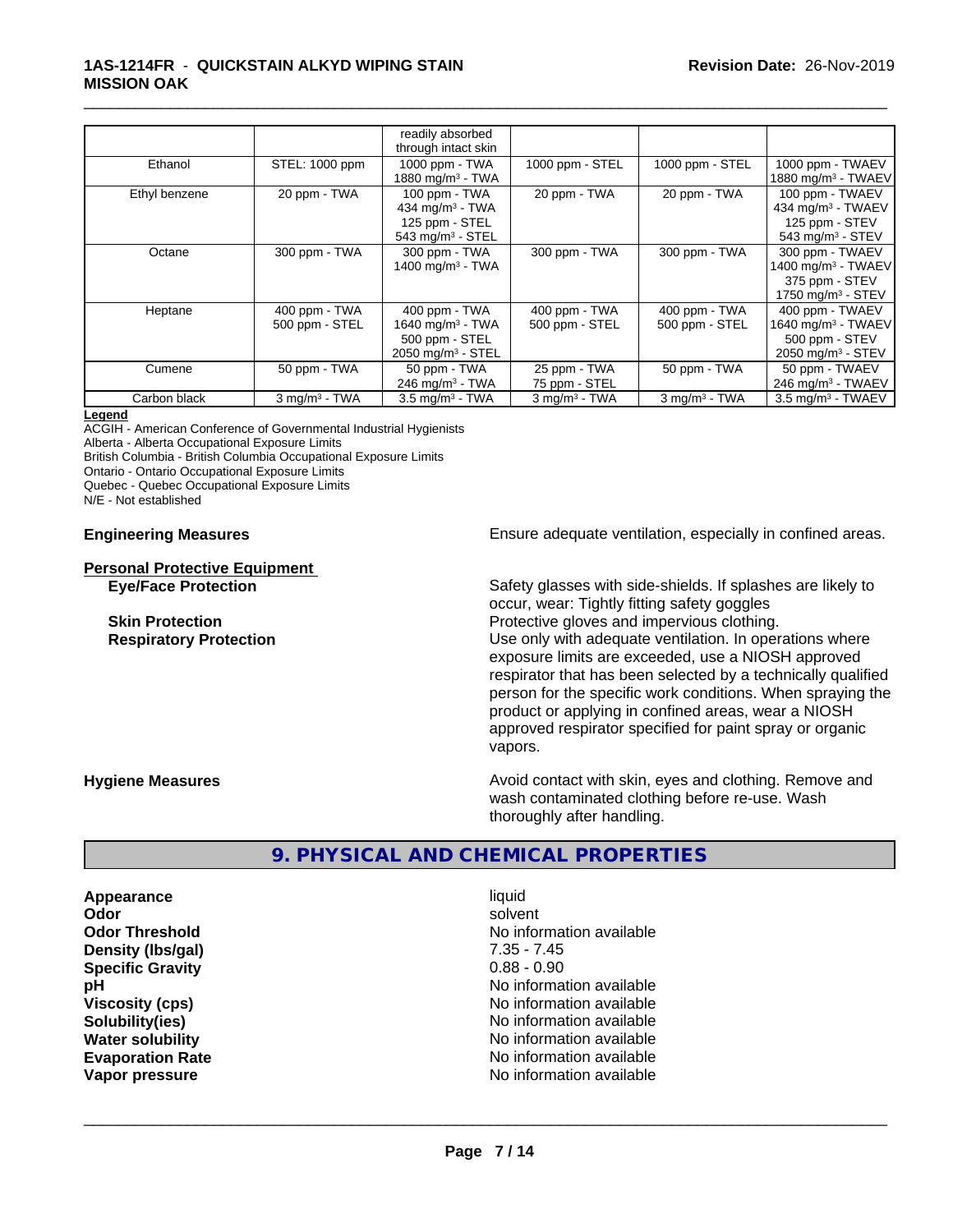#### **1AS-1214FR** - **QUICKSTAIN ALKYD WIPING STAIN MISSION OAK**

**Vapor density**<br> **We Solids**<br>
We Solids
20 - 40 **Wt. % Solids** 30 - 40<br> **Vol. % Solids** 30 - 40 **Vol. % Solids** 30 - 40<br> **Wt. % Volatiles** 60 - 70 **Wt. % Volatiles Vol. % Volatiles** 60 - 70 **VOC Regulatory Limit (g/L)** < 550 **Boiling Point (°F)** 136 **Boiling Point (°C)** 58 **Freezing point (°F)** The state of the state of the No information available **Freezing Point (°C)** and **COV** No information available **Flash point (°F)** 28 **Flash Point (°C)** -2 **Method** PMCC **Flammability (solid, gas)**<br> **Upper flammability limit:**<br>
Upper flammability limit:<br>  $\begin{array}{ccc}\n\bullet & \bullet & \bullet \\
\bullet & \bullet & \bullet\n\end{array}$ **Upper flammability limit: Lower flammability limit:**<br> **Autoignition Temperature (°F)** Not applicable available and the Mustafable and Mustafable and Mustafable and Mu **Autoignition Temperature (°F) Autoignition Temperature (°C)** No information available **Decomposition Temperature (°F)** No information available **Decomposition Temperature (°C)** No information available **Partition coefficient** No information available

\_\_\_\_\_\_\_\_\_\_\_\_\_\_\_\_\_\_\_\_\_\_\_\_\_\_\_\_\_\_\_\_\_\_\_\_\_\_\_\_\_\_\_\_\_\_\_\_\_\_\_\_\_\_\_\_\_\_\_\_\_\_\_\_\_\_\_\_\_\_\_\_\_\_\_\_\_\_\_\_\_\_\_\_\_\_\_\_\_\_\_\_\_

# **10. STABILITY AND REACTIVITY**

| <b>Reactivity</b>                         | Not Applicable                                                                                                            |
|-------------------------------------------|---------------------------------------------------------------------------------------------------------------------------|
| <b>Chemical Stability</b>                 | Stable under normal conditions. Hazardous polymerisation<br>does not occur.                                               |
| <b>Conditions to avoid</b>                | Keep away from open flames, hot surfaces, static<br>electricity and sources of ignition. Sparks. Elevated<br>temperature. |
| <b>Incompatible Materials</b>             | Incompatible with strong acids and bases and strong<br>oxidizing agents.                                                  |
| <b>Hazardous Decomposition Products</b>   | Thermal decomposition can lead to release of irritating<br>gases and vapors.                                              |
| <b>Possibility of hazardous reactions</b> | None under normal conditions of use.                                                                                      |

# **11. TOXICOLOGICAL INFORMATION**

#### **Product Information Information on likely routes of exposure**

**Acute Toxicity** 

**Principal Routes of Exposure Exposure** Eye contact, skin contact and inhalation.

**Product Information Repeated or prolonged exposure to organic solvents may** Repeated or prolonged exposure to organic solvents may lead to permanent brain and nervous system damage. Intentional misuse by deliberately concentrating and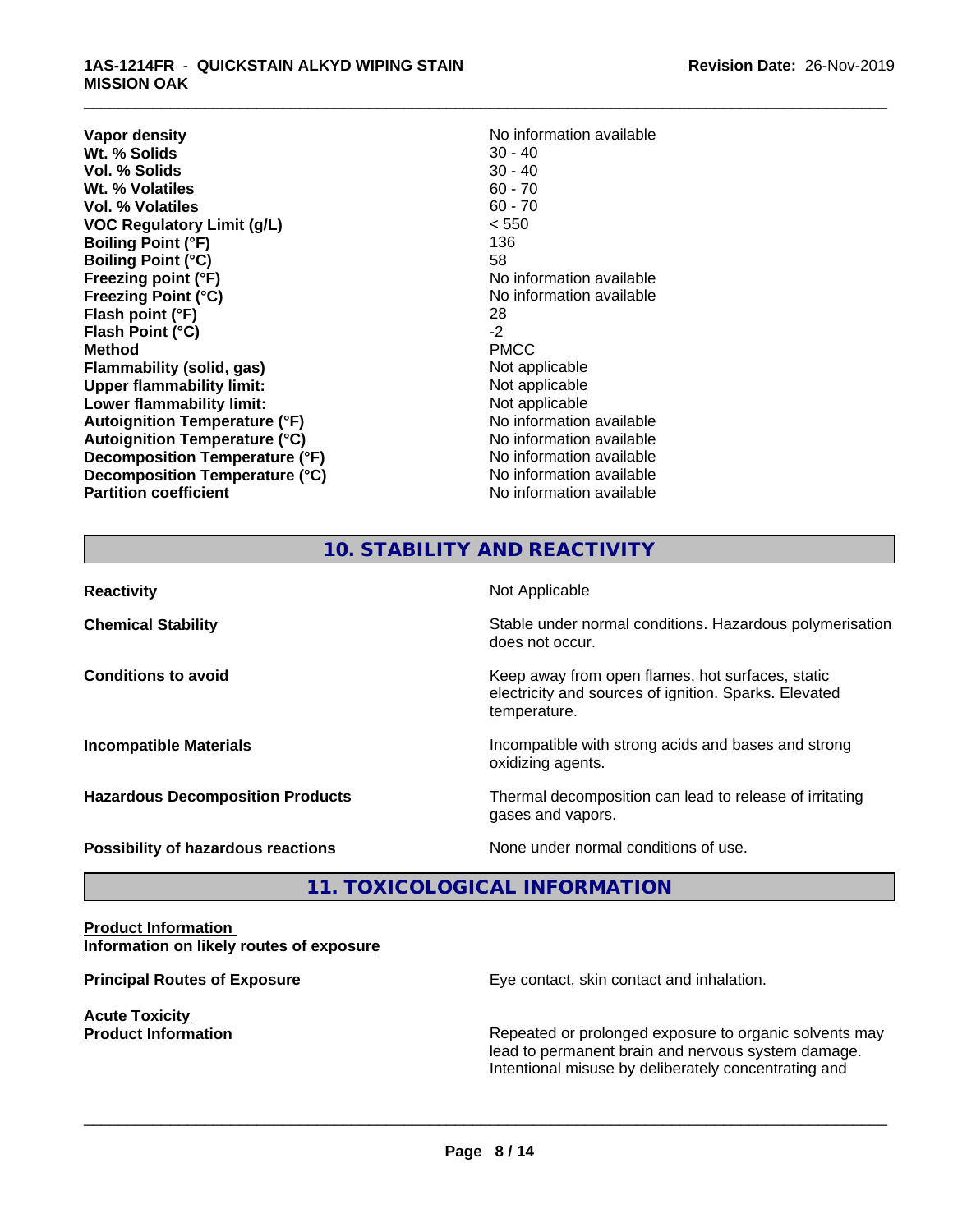|                                                                                            | inhaling vapors may be harmful or fatal.                                                                                                                                                                                                                         |
|--------------------------------------------------------------------------------------------|------------------------------------------------------------------------------------------------------------------------------------------------------------------------------------------------------------------------------------------------------------------|
| Symptoms related to the physical, chemical and toxicological characteristics               |                                                                                                                                                                                                                                                                  |
| <b>Symptoms</b>                                                                            | No information available                                                                                                                                                                                                                                         |
| Delayed and immediate effects as well as chronic effects from short and long-term exposure |                                                                                                                                                                                                                                                                  |
| Eye contact<br><b>Skin contact</b>                                                         | Contact with eyes may cause irritation.<br>May cause skin irritation and/or dermatitis. Prolonged skin<br>contact may defat the skin and produce dermatitis.                                                                                                     |
| <b>Inhalation</b>                                                                          | Harmful by inhalation. High vapor / aerosol concentrations<br>are irritating to the eyes, nose, throat and lungs and may<br>cause headaches, dizziness, drowsiness,<br>unconsciousness, and other central nervous system<br>effects.                             |
| Ingestion                                                                                  | Harmful if swallowed. Ingestion may cause irritation to<br>mucous membranes. Small amounts of this product<br>aspirated into the respiratory system during ingestion or<br>vomiting may cause mild to severe pulmonary injury,<br>possibly progressing to death. |
| <b>Sensitization</b>                                                                       | No information available.                                                                                                                                                                                                                                        |
| <b>Neurological Effects</b>                                                                | No information available.                                                                                                                                                                                                                                        |
| <b>Mutagenic Effects</b>                                                                   | No information available.                                                                                                                                                                                                                                        |
| <b>Reproductive Effects</b>                                                                | Possible risk of impaired fertility. Possible risk of harm to<br>the unborn child.                                                                                                                                                                               |
| <b>Developmental Effects</b>                                                               | No information available.                                                                                                                                                                                                                                        |
| <b>Target organ effects</b>                                                                | No information available.                                                                                                                                                                                                                                        |
| <b>STOT - single exposure</b>                                                              | May cause disorder and damage to the. Respiratory<br>system. Central nervous system.                                                                                                                                                                             |
| <b>STOT - repeated exposure</b>                                                            | Causes damage to organs through prolonged or repeated<br>exposure if inhaled. May cause disorder and damage to<br>the. liver. kidney. spleen. blood. Central nervous system.<br>Causes damage to organs through prolonged or repeated<br>exposure.               |
| Other adverse effects<br><b>Aspiration Hazard</b>                                          | No information available.<br>May be harmful if swallowed and enters airways. Small<br>amounts of this product aspirated into the respiratory<br>system during ingestion or vomiting may cause mild to<br>severe pulmonary injury, possibly progressing to death. |

#### **Numerical measures of toxicity**

**The following values are calculated based on chapter 3.1 of the GHS document**

| ATEmix (oral)                 | 5957 mg/ka |
|-------------------------------|------------|
| <b>ATEmix (dermal)</b>        | 4223 mg/ka |
| ATEmix (inhalation-dust/mist) | 31.6 mg/L  |
| ATEmix (inhalation-vapor)     | 66.5 mg/L  |

#### **Component Information**

| $\sim$                                             | D50                  | $- - -$                                      | Inhalation LC50                                            |
|----------------------------------------------------|----------------------|----------------------------------------------|------------------------------------------------------------|
| Chemical name                                      | )ral                 | Dermal LD50                                  |                                                            |
| .<br><sup>+</sup> naphtha<br>Hydrotreated<br>liaht | 5000<br>Rai<br>ma/ko | $\sim$ . $\sim$<br>Rabbit<br>ma/ka<br>uu<br> | 70000<br>ppm<br>Rat<br>$\overline{\phantom{a}}$<br>=<br>יי |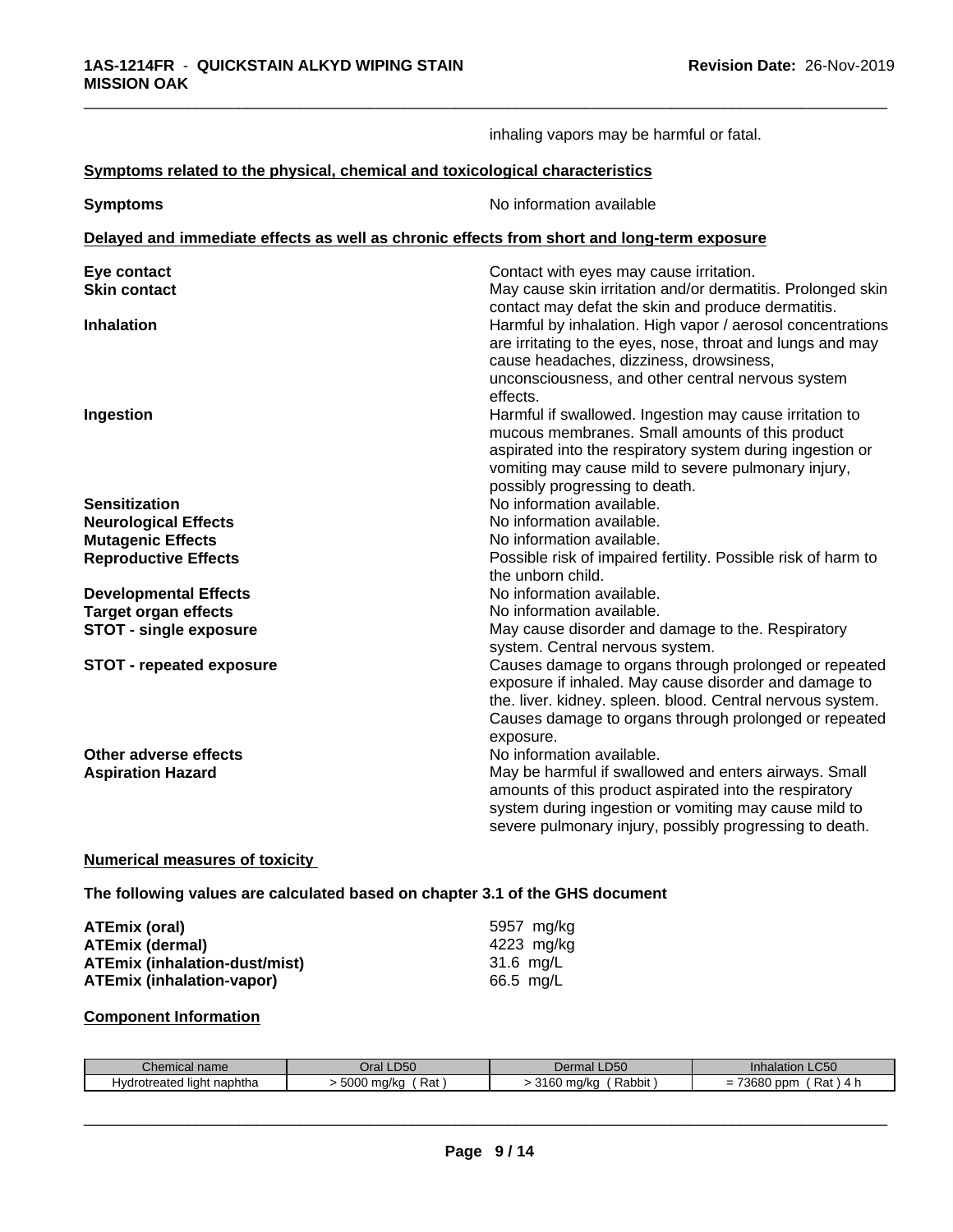| 64742-49-0                                                   |                                                                          |                             |                                                               |
|--------------------------------------------------------------|--------------------------------------------------------------------------|-----------------------------|---------------------------------------------------------------|
| Solvent naphtha (petroleum), heavy<br>aromatic<br>64742-94-5 | $> 5000$ mg/kg (Rat)                                                     | > 2 mL/kg (Rabbit)          | $> 590$ mg/m <sup>3</sup> (Rat) 4 h                           |
| Distillates, petroleum, hydrotreated<br>light<br>64742-47-8  | $> 5000$ mg/kg (Rat)                                                     | > 2000 mg/kg (Rabbit)       | > 5.2 mg/L (Rat) 4 h                                          |
| Acetone<br>67-64-1                                           | $= 5800$ mg/kg (Rat)                                                     |                             | $= 50100$ mg/m <sup>3</sup> (Rat) 8 h                         |
| Solvent naphtha, petroleum, light<br>aromatic<br>64742-95-6  | $= 8400$ mg/kg (Rat)                                                     | $>$ 2000 mg/kg (Rabbit)     | $= 3400$ ppm (Rat) 4 h                                        |
| n-Butyl acetate<br>123-86-4                                  | $= 10768$ mg/kg (Rat)                                                    | > 17600 mg/kg (Rabbit)      | $\blacksquare$                                                |
| 2-Butoxyethanol<br>111-76-2                                  | $= 1300$ mg/kg (Rat)                                                     | $>$ 2000 mg/kg (Rabbit)     | > 4.9 mg/L (Rat) 3H                                           |
| VM&P naphtha<br>64742-89-8                                   | $\sim$                                                                   | $=$ 3000 mg/kg (Rabbit)     |                                                               |
| 1,2,4-Trimethylbenzene<br>$95 - 63 - 6$                      | $=$ 3280 mg/kg (Rat)                                                     | > 3160 mg/kg (Rabbit)       | $= 18$ g/m <sup>3</sup> (Rat) 4 h                             |
| Xylene<br>1330-20-7                                          | $=$ 3500 mg/kg (Rat)                                                     | $> 4350$ mg/kg (Rabbit)     | $= 29.08$ mg/L (Rat) 4 h                                      |
| Naphthalene<br>$91 - 20 - 3$                                 | = 1110 mg/kg (Rat) = 490 mg/kg ( = 1120 mg/kg (Rabbit) > 20 g/kg<br>Rat) | Rabbit)                     | $>$ 340 mg/m <sup>3</sup> (Rat) 1 h                           |
| Ethanol<br>64-17-5                                           | $= 7060$ mg/kg (Rat)                                                     |                             | = 124.7 mg/ $\overline{L}$ (Rat) 4 h                          |
| Ethyl benzene<br>$100 - 41 - 4$                              | $=$ 3500 mg/kg (Rat)                                                     | $= 15400$ mg/kg (Rabbit)    | $= 17.2$ mg/L (Rat) 4 h                                       |
| Octane<br>111-65-9                                           |                                                                          | $\overline{\phantom{a}}$    | $= 118$ g/m <sup>3</sup> (Rat) 4 h = 25260 ppm<br>(Rat) 4 h   |
| Heptane<br>142-82-5                                          |                                                                          | $=$ 3000 mg/kg (Rabbit)     | $= 103$ g/m <sup>3</sup> (Rat) 4 h                            |
| Cumene<br>98-82-8                                            | $= 1400$ mg/kg (Rat)                                                     | $= 12300 \mu L/kg$ (Rabbit) | $> 3577$ ppm (Rat) 6 h = 39000<br>mg/m <sup>3</sup> (Rat) 4 h |
| Carbon black<br>1333-86-4                                    | > 15400 mg/kg (Rat)                                                      | $>$ 3 g/kg (Rabbit)         |                                                               |

#### **Carcinogenicity**

*The information below indicateswhether each agency has listed any ingredient as a carcinogen:.*

| Chemical name | <b>IARC</b>                    | <b>NTP</b>                   |
|---------------|--------------------------------|------------------------------|
|               | 2B - Possible Human Carcinogen | Reasonably Anticipated Human |
| Naphthalene   |                                | Carcinogen                   |
|               | 2B - Possible Human Carcinogen |                              |
| Ethyl benzene |                                |                              |
|               | 2B - Possible Human Carcinogen | Reasonably Anticipated Human |
| Cumene        |                                | Carcinogen                   |
|               | 2B - Possible Human Carcinogen |                              |
| Carbon black  |                                |                              |

#### **Legend**

IARC - International Agency for Research on Cancer NTP - National Toxicity Program OSHA - Occupational Safety & Health Administration

**12. ECOLOGICAL INFORMATION**

## **Ecotoxicity Effects**

The environmental impact of this product has not been fully investigated.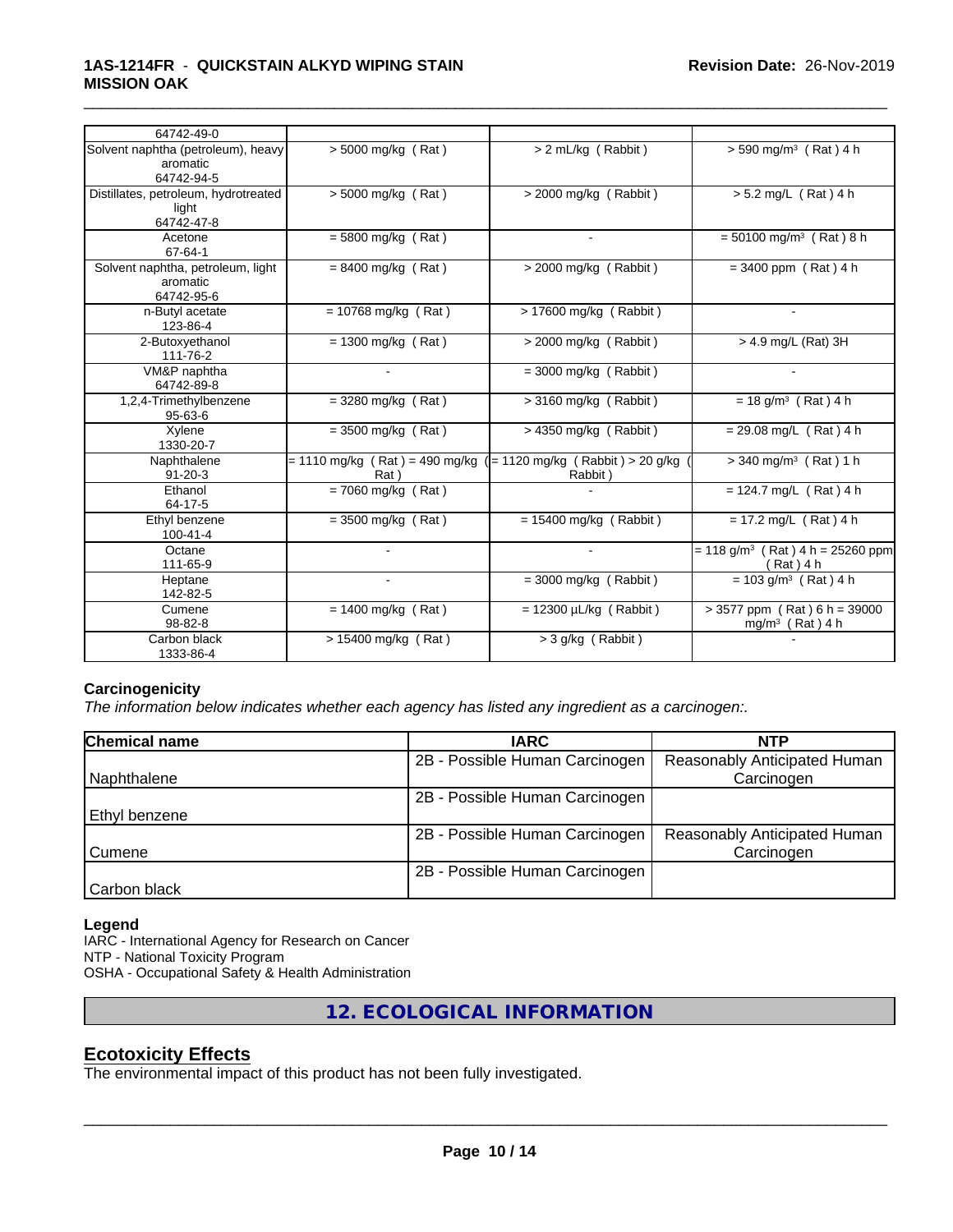#### **Product Information**

#### **Acute Toxicity to Fish**

No information available

**Acute Toxicity to Aquatic Invertebrates**

No information available

#### **Acute Toxicity to Aquatic Plants**

No information available

#### **Persistence / Degradability**

No information available.

#### **Bioaccumulation**

There is no data for this product.

#### **Mobility in Environmental Media**

No information available.

#### **Ozone**

No information available

# **Component Information**

#### **Acute Toxicity to Fish**

Acetone LC50: 8300 (Bluegill - 96 hr.) mg/L n-Butyl acetate LC50: 18 mg/L (Fathead Minnow - 96 hr.) 2-Butoxyethanol  $LC50: 1490$  mg/L (Bluegill sunfish - 96 hr.) **Xylene** LC50: 13.5 mg/L (Rainbow Trout - 96 hr.) Ethyl benzene LC50: 12.1 mg/L (Fathead Minnow - 96 hr.)

#### **Acute Toxicity to Aquatic Invertebrates**

Acetone EC50: 12600 mg/L (Daphnia magna - 48 hr.) n-Butyl acetate EC50: 72.8 mg/L (Daphnia magna - 48 hr.) Ethyl benzene EC50: 1.8 mg/L (Daphnia magna - 48 hr.)

#### **Acute Toxicity to Aquatic Plants**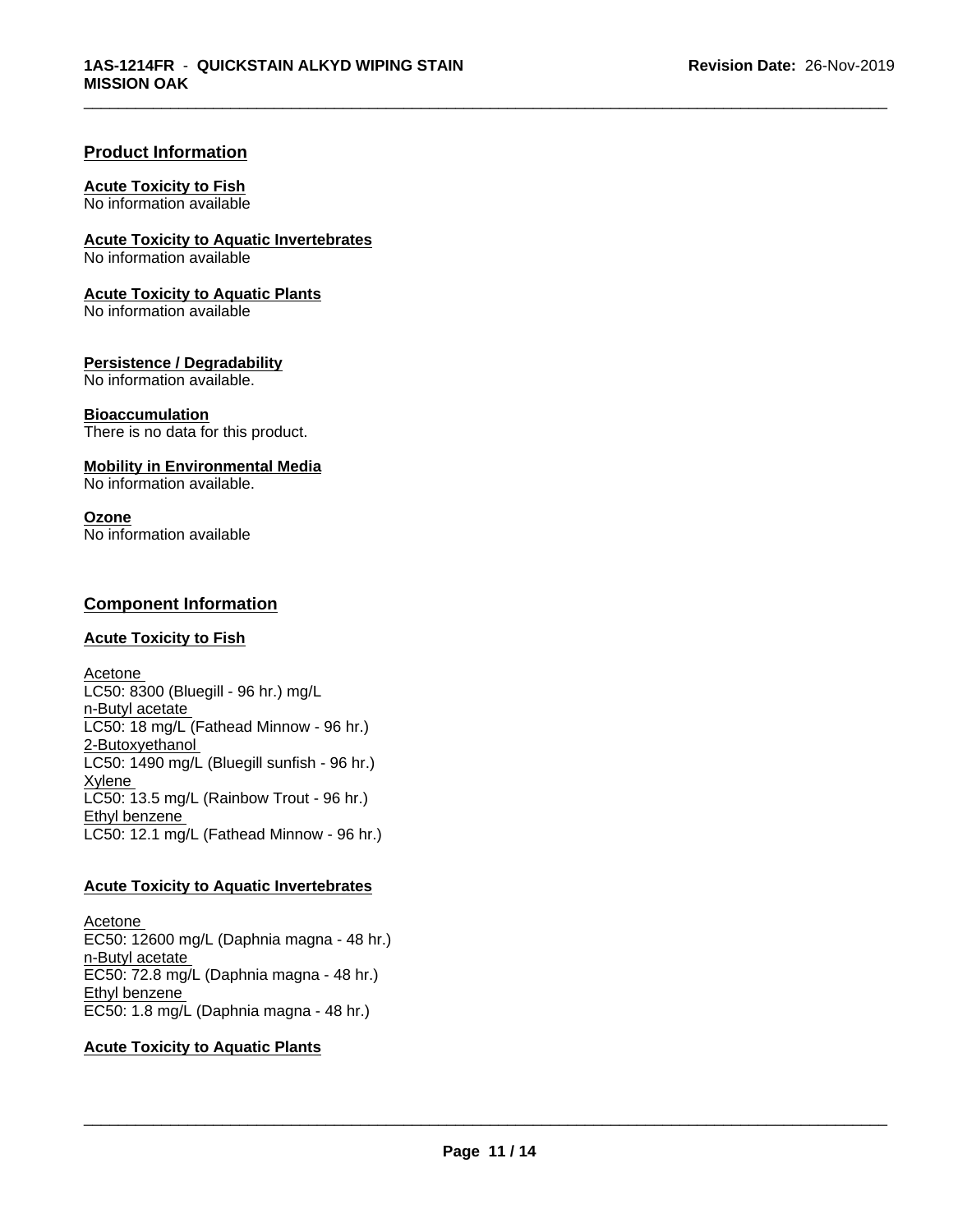n-Butyl acetate EC50: 674.7 mg/L (Green algae (Scenedesmus subspicatus), 72 hrs.) Ethyl benzene EC50: 4.6 mg/L (Green algae (Scenedesmus subspicatus), 72 hrs.)

# **13. DISPOSAL CONSIDERATIONS**

**Waste Disposal Method Dispose of in accordance with federal, state, provincial,** and local regulations. Local requirements may vary, consult your sanitation department or state-designated environmental protection agency for more disposal options.

**Empty Container Warning <b>Emptied** Containers may retain product residue. Follow label warnings even after container is emptied. Residual vapors may explode on ignition.

**14. TRANSPORT INFORMATION**

**TDG**

**Proper Shipping Name** PAINT **Hazard class** 3 **UN-No.** UN1263 **Packing Group III Description** UN1263, PAINT, 3, II

\_\_\_\_\_\_\_\_\_\_\_\_\_\_\_\_\_\_\_\_\_\_\_\_\_\_\_\_\_\_\_\_\_\_\_\_\_\_\_\_\_\_\_\_\_\_\_\_\_\_\_\_\_\_\_\_\_\_\_\_\_\_\_\_\_\_\_\_\_\_\_\_\_\_\_\_\_\_\_\_\_\_\_\_\_\_\_\_\_\_\_\_\_

#### **ICAO / IATA ICAO / IATA Contact the preparer for further information.**

**IMDG / IMO Contact the preparer for further information.** 

**15. REGULATORY INFORMATION**

## **International Inventories**

**TSCA: United States** Yes - All components are listed or exempt. **DSL: Canada** No - Not all of the components are listed. One or more component is listed on NDSL.

# **National Pollutant Release Inventory (NPRI)**

**NPRI Parts 1- 4** This product contains the following Parts 1-4 NPRI chemicals:

| <b>Chemical name</b> | CAS No.  | Weight-% | <b>NPRI Parts 1-4</b> |
|----------------------|----------|----------|-----------------------|
| 2-Butoxyethanol      | 111-76-2 | 5%       | Listed                |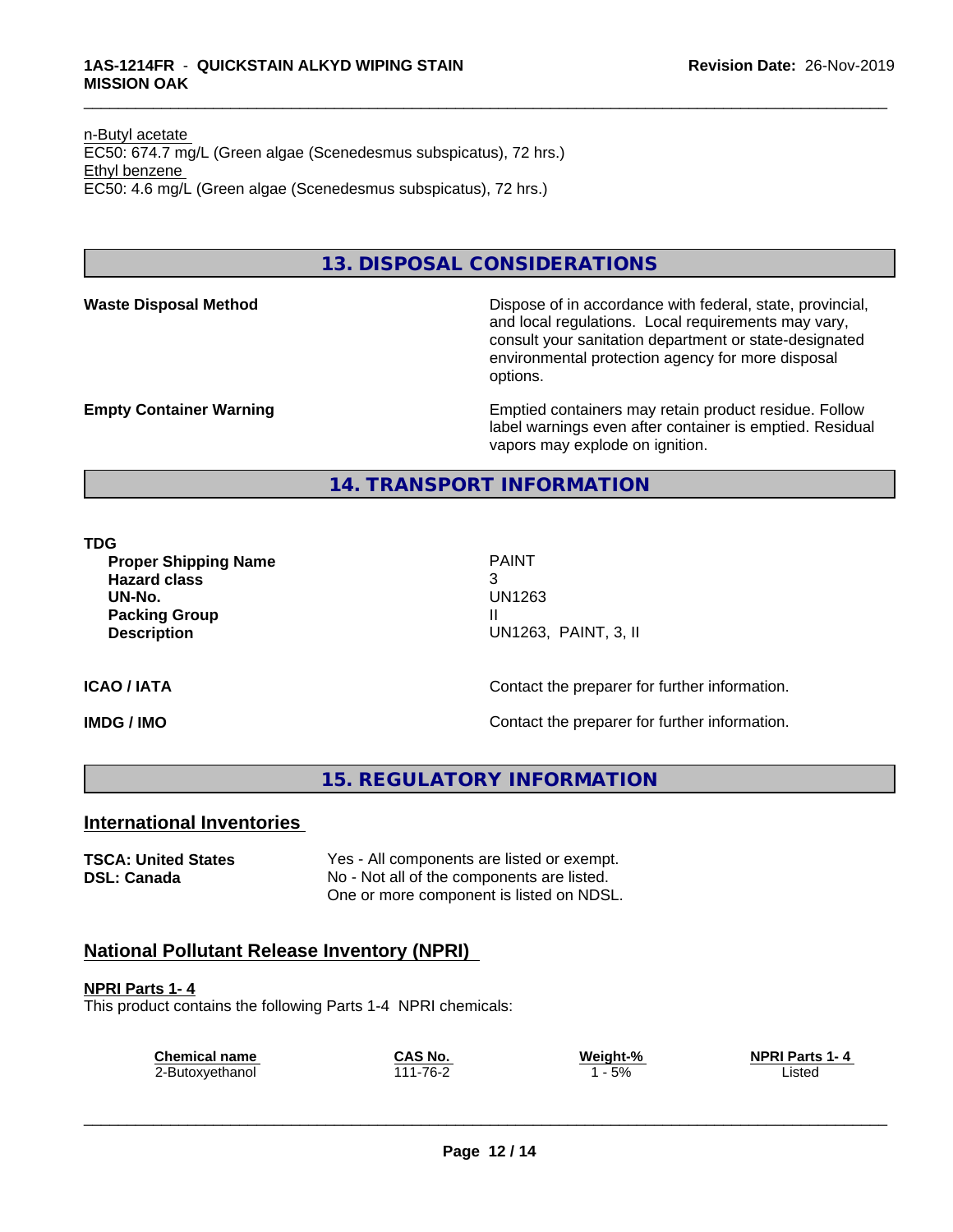#### **1AS-1214FR** - **QUICKSTAIN ALKYD WIPING STAIN MISSION OAK**

| 1,2,4-Trimethylbenzene | 95-63-6        | 1 - 5%         | ∟isted |  |
|------------------------|----------------|----------------|--------|--|
| Xvlene                 | 1330-20-7      | ' - 5%         | ∟isted |  |
| Naphthalene            | $91 - 20 - 3$  | $0.5 - 1\%$    | ∟isted |  |
| Ethyl benzene          | $100 - 41 - 4$ | $0.25 - 0.5\%$ | ∟isted |  |
| Cumene                 | 98-82-8        | $0.1 - 0.25\%$ | Listed |  |

\_\_\_\_\_\_\_\_\_\_\_\_\_\_\_\_\_\_\_\_\_\_\_\_\_\_\_\_\_\_\_\_\_\_\_\_\_\_\_\_\_\_\_\_\_\_\_\_\_\_\_\_\_\_\_\_\_\_\_\_\_\_\_\_\_\_\_\_\_\_\_\_\_\_\_\_\_\_\_\_\_\_\_\_\_\_\_\_\_\_\_\_\_

#### **NPRI Part 5**

This product contains the following NPRI Part 5 Chemicals:

| <b>Chemical name</b>                 | CAS No.       | Weight-%    | <b>NPRI Part 5</b> |  |
|--------------------------------------|---------------|-------------|--------------------|--|
| Solvent naphtha (petroleum), heavy   | 64742-94-5    | $5 - 10%$   | Listed             |  |
| aromatic                             |               |             |                    |  |
| Distillates, petroleum, hydrotreated | 64742-47-8    | $5 - 10%$   | Listed             |  |
| light                                |               |             |                    |  |
| Solvent naphtha, petroleum, light    | 64742-95-6    | $3 - 7%$    | Listed             |  |
| aromatic                             |               |             |                    |  |
| n-Butyl acetate                      | 123-86-4      | $3 - 7%$    | Listed             |  |
| 2-Butoxyethanol                      | 111-76-2      | $1 - 5%$    | Listed             |  |
| VM&P naphtha                         | 64742-89-8    | $1 - 5%$    | Listed             |  |
| 1,2,4-Trimethylbenzene               | $95 - 63 - 6$ | $1 - 5%$    | Listed             |  |
| Stoddard solvent                     | 8052-41-3     | $1 - 5%$    | Listed             |  |
| Xylene                               | 1330-20-7     | $1 - 5%$    | Listed             |  |
| Ethanol                              | 64-17-5       | $0.5 - 1\%$ | Listed             |  |

## **WHMIS Regulatory Status**

This product has been classified in accordance with the hazard criteria of the Hazardous Products Regulations (HPR) and the SDS contains all the information required by the HPR.

 **WARNING!** If you scrape, sand, or remove old paint, you may release lead dust. LEAD IS TOXIC. EXPOSURE TO LEAD DUST CAN CAUSE SERIOUS ILLNESS, SUCH AS BRAIN DAMAGE, ESPECIALLY IN CHILDREN. PREGNANT WOMEN SHOULD ALSO AVOID EXPOSURE. Wear a NIOSH approved respirator to control lead exposure. Clean up carefully with a HEPA vacuum and a wet mop. Before you start, find out how to protect yourself